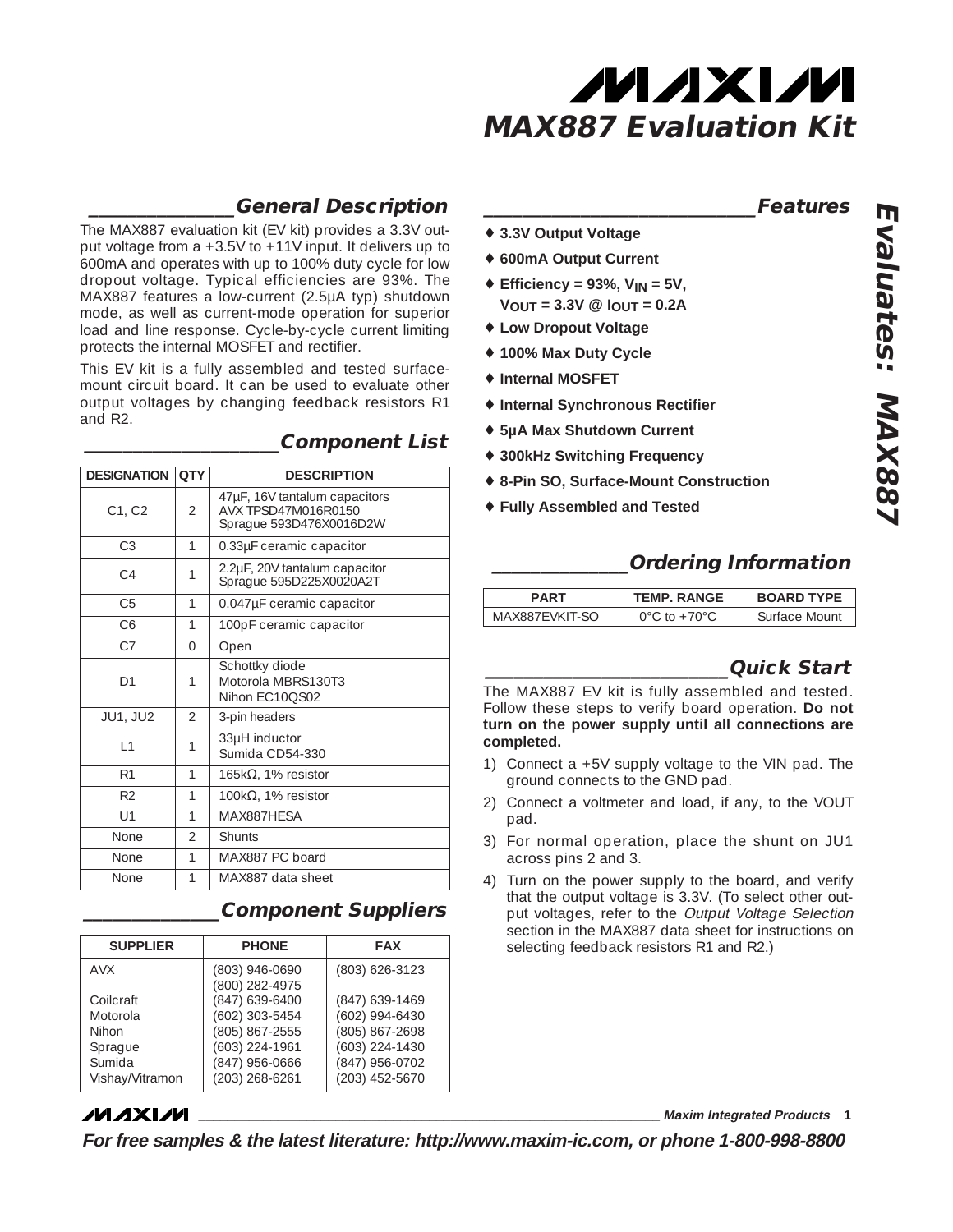## **MAX887 Evaluation Kit**





Figure 1. MAX887 EV Kit Schematic

### **\_\_\_\_\_\_\_\_\_\_\_\_\_\_\_Detailed Description**

The MAX887 provides a 3.3V output from a +3.5V to +11V input voltage. It delivers up to 500mA, and operates with up to 100% duty cycle for low dropout voltage. Other output voltages can be programmed by changing feedback resistor R1. R1 is given by the following equation:

$$
R1 = R2 \left( \frac{V_{OUT}}{V_{FB}} - 1 \right)
$$

where  $R2 = 100k$  and  $VFB = 1.25V$ 

The 3-pin header JU1 selects shutdown mode. Table 1 lists the selectable jumper options. In shutdown, the internal switching MOSFET and synchronous rectifier turn off and the output voltage falls to 0V. Connect the SHDN pin to VIN for normal operation.

The 3-pin header JU2 selects synchronization mode. Table 2 lists the selectable jumper options.

To avoid RF interference with sensitive IF and dataacquisition circuits, a SYNC pad is provided on the board for synchronization to an external clock. When SYNC is connected to GND, Idle Mode™ operation is enabled and the MAX887 is placed in PFM mode at light loads. PFM

Idle Mode is a trademark of Maxim Integrated Products.

operation improves efficiency and reduces quiescent current typically to 200µA. When SYNC is connected to VL, forced PWM operation is enabled. PWM operation reduces noise in sensitive communications applications. Refer to the Forced PWM and Idle Mode Operation section in the MAX887 data sheet for more information.

### **Table 1. Jumper JU1 Functions**

| <b>SHUNT</b><br><b>LOCATION</b> | <b>SHDN PIN</b>  | <b>MAX887 OUTPUT</b>             |
|---------------------------------|------------------|----------------------------------|
| 1 & 2                           | Connected to GND | Shutdown mode,<br>$VOUT = 0V$    |
| 283                             | Connected to VIN | MAX887 enabled,<br>$VOUT = 3.3V$ |

### **Table 2. Jumper JU2 Functions**

| <b>SHUNT</b><br><b>LOCATION</b> | <b>SYNC PIN</b>                      | <b>OPERATING</b><br><b>MODE</b>                                                        |
|---------------------------------|--------------------------------------|----------------------------------------------------------------------------------------|
| 182                             | Connected to GND                     | Idle mode, PFM;<br>IQUIESCENT = 200µA                                                  |
| 2 & 3                           | Connected to VL                      | Low-noise, fixed-frequency<br>PWM operation;<br>$I_{\text{QUIESCENT}} = 2.7 \text{mA}$ |
| Open                            | Connected to an<br>external SYNC pad | Synchronization to an<br>external clock                                                |

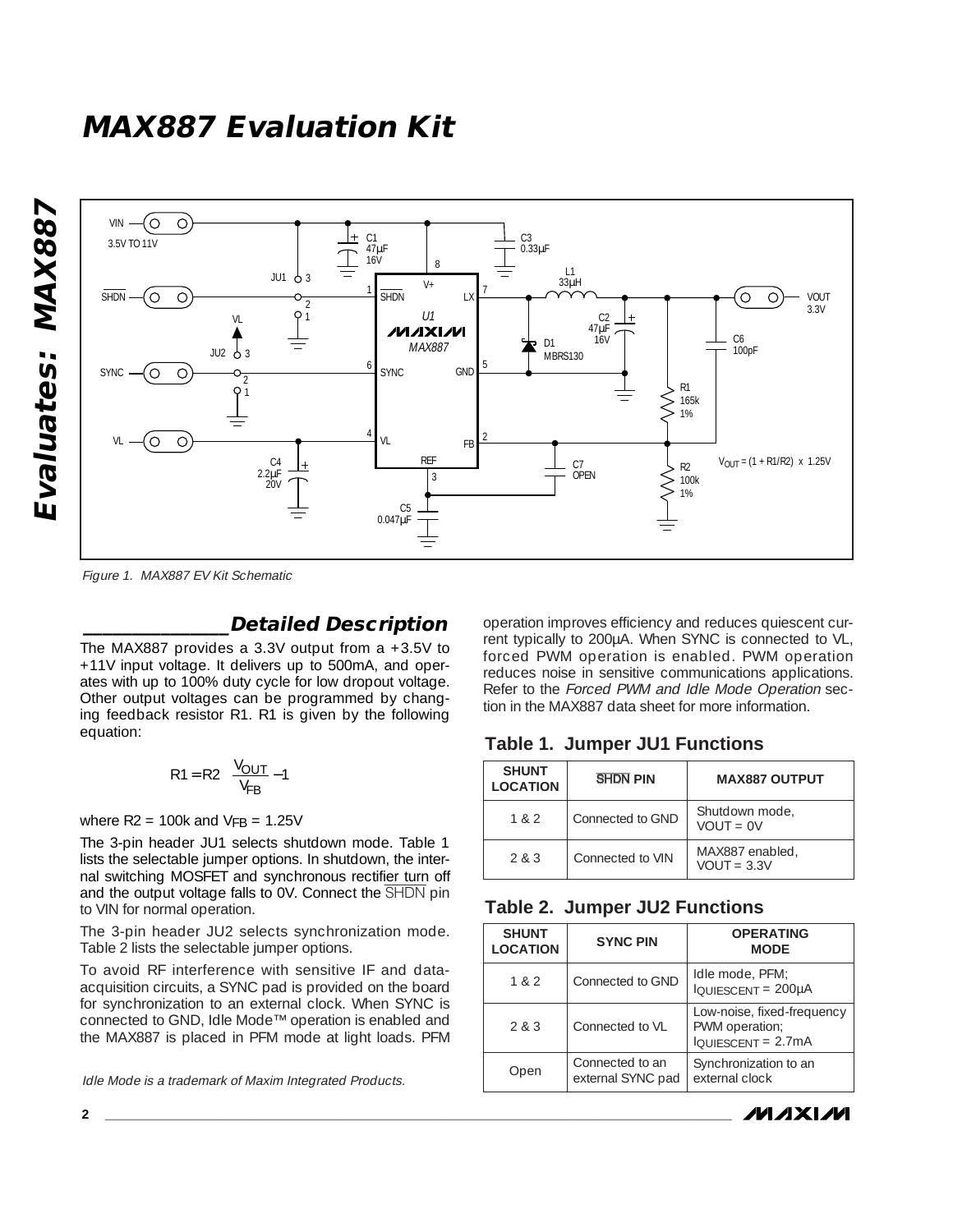# **MAX887 Evaluation Kit**



Figure 2. MAX887 EV Kit Component Placement Guide— Component Side



Figure 3. MAX887 EV Kit PC Board Layout-Component Side Figure 4. MAX887 PC Board Layout-Solder Side